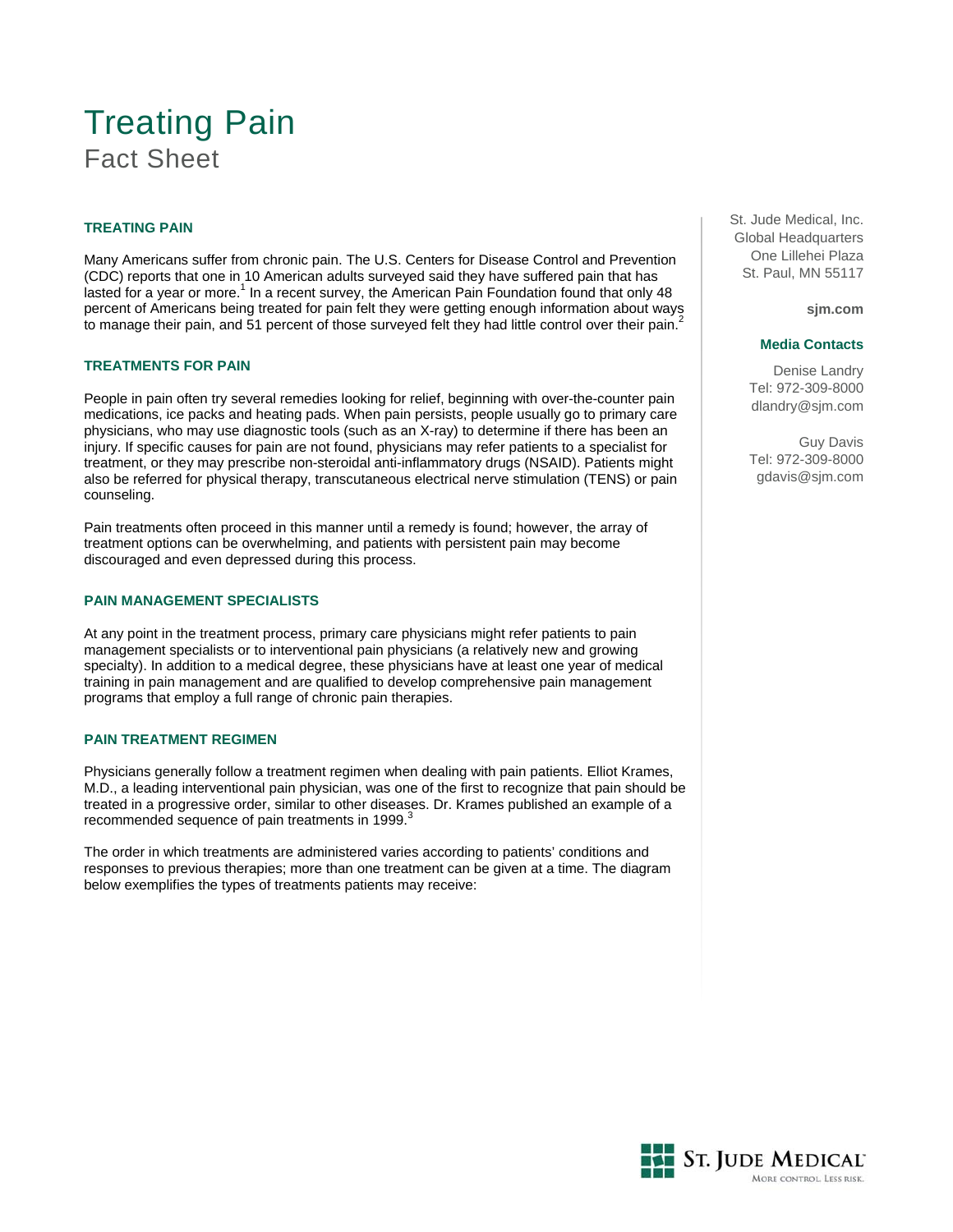

# **SURGERY OR SPINAL CORD STIMULATION**

During the course of treatment, physicians may recommend surgery, repeat surgery or spinal cord stimulation (SCS). Spinal cord stimulators are FDA-approved devices for treating chronic, intractable pain of the trunk and limbs, as well as pain associated with failed back surgery syndrome (FBSS). Similar to a cardiac pacemaker, implanted neurostimulation devices use mild electrical pulses (from leads selectively placed near the spinal cord) to interrupt pain signals to the brain.

Physicians vary in their views about when to pursue surgery in relation to other pain treatments. For example, after an unsuccessful surgery for low back pain, some doctors may recommend a second surgery while others may prescribe SCS.<sup>4</sup> Recent studies have shown that SCS decreases low back pain associated with FBSS, with 60 to 80 percent of patients achieving effective pain relief.

Patients should talk with their physicians about the different types of treatments, the sequence of pain treatments and their doctors' views about how to treat pain. Patients also may want to consider working with an interventional pain physician to develop a program of pain treatment.

## **PATIENT RESOURCES**

People suffering from pain should talk with a physician about their symptoms. Information on how to locate a physician who treats pain can be found at [www.PowerOverYourPain.com.](http://www.poweroveryourpain.com/) More information about pain is available from the National Pain Foundation ([www.nationalpainfoundation.org](http://www.nationalpainfoundation.org/)), the American Chronic Pain Association [\(www.theacpa.org\)](http://www.theacpa.org/) and the American Pain Foundation [\(www.painfoundation.org\)](http://www.painfoundation.org/).

St. Jude Medical, Inc. Global Headquarters One Lillehei Plaza St. Paul, MN 55117

#### **sjm.com**

#### **Media Contacts**

Denise Landry Tel: 972-309-8000 dlandry@sjm.com

Guy Davis Tel: 972-309-8000 gdavis@sjm.com